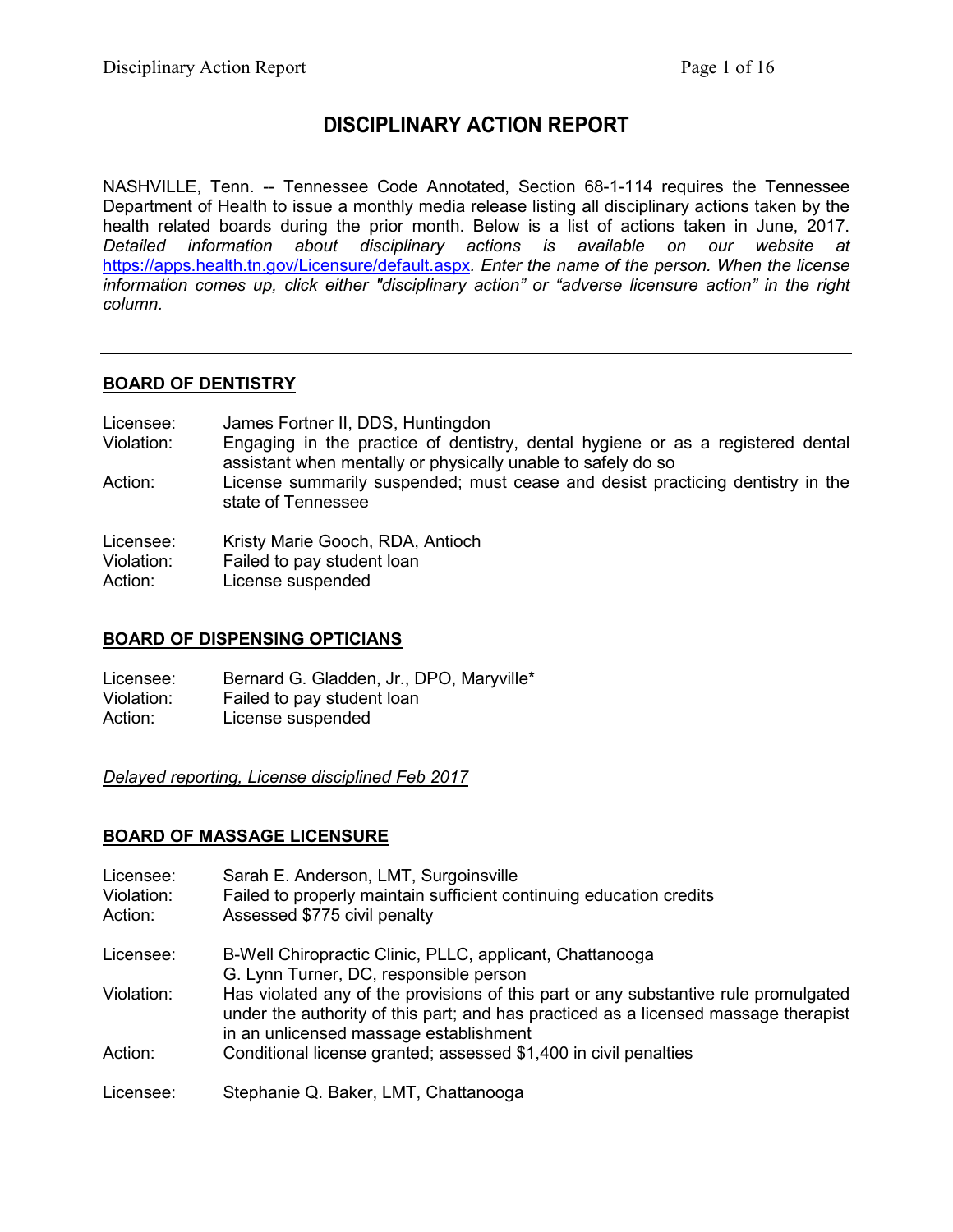| Violation:<br>Action:              | Failed to properly maintain sufficient continuing education credits<br>Assessed \$775 civil penalty                                                                                                                                                                                                                                                                                                                                                                                                                                                                                                                            |  |
|------------------------------------|--------------------------------------------------------------------------------------------------------------------------------------------------------------------------------------------------------------------------------------------------------------------------------------------------------------------------------------------------------------------------------------------------------------------------------------------------------------------------------------------------------------------------------------------------------------------------------------------------------------------------------|--|
| Licensee:<br>Violation:<br>Action: | Teresa G. Bennett, LMT, Paris<br>Failed to properly maintain sufficient continuing education credits<br>Assessed \$775 civil penalty                                                                                                                                                                                                                                                                                                                                                                                                                                                                                           |  |
| Licensee:<br>Violation:<br>Action: | Nicholas Wayne Bergstrom, LMT, Antioch<br>Is guilty of willful negligence in the practice of massage; has violated any of the<br>provisions of this chapter or any substantive rule promulgated under the authority<br>of this chapter; is guilty of unethical or unprofessional conduct; has been convicted<br>in a court of competent jurisdiction of an offense that constitutes a felony or a<br>misdemeanor under the laws of this state; failed to adhere to rules and/or statute<br>regarding professional ethical standards for Therapists and Establishments<br>License revoked; assessed costs not to exceed \$3,000 |  |
| Licensee:<br>Violation:<br>Action: | Haiyan McMahon, LMT, Manchester<br>Has violated any of the provisions of this part or any substantive rule promulgated<br>under the authority of this part; has practiced as a licensed massage therapist in<br>an unlicensed massage establishment; failed to adhere to rules and/or statute<br>regarding practice standards and Inspection of Establishments<br>License placed on probation for 3 years; assessed \$2,900 civil penalty, plus costs<br>not to exceed \$3,000                                                                                                                                                 |  |
| Licensee:<br>Violation:<br>Action: | Best Reflexology & Massage, LME, Knoxville<br>Leonard Ford & Jie Kirkendall, Owners/Responsible Persons<br>Has violated any of the provisions of this part or any substantive rule promulgated<br>under the authority of this part; failed to adhere to rules and/or statute regarding<br>licensure process; is guilty of unethical or unprofessional conduct<br>License voluntarily surrendered                                                                                                                                                                                                                               |  |
| Licensee:<br>Violation:<br>Action: | Genevieve Bobeck, LMT, Nashville<br>Failed to properly maintain sufficient continuing education credits<br>Assessed \$475 civil penalty                                                                                                                                                                                                                                                                                                                                                                                                                                                                                        |  |
| Licensee:<br>Violation:            | Nicole Bold, LMT, Knoxville<br>Failed to adhere to rules and/or statute as follows, license required and regarding<br>practice standards and inspections of Establishments; has violated any of the<br>provisions of this part or any substantive rule promulgated under the authority of<br>this part; has practiced as a licensed massage therapist in an unlicensed massage<br>establishment                                                                                                                                                                                                                                |  |
| Action:                            | License placed on probation; assessed \$1,100 civil penalty, plus costs not to<br>exceed \$2,000                                                                                                                                                                                                                                                                                                                                                                                                                                                                                                                               |  |
| Licensee:<br>Violation:            | Ross the Boss and Company, LME, Knoxville<br>Has violated any of the provisions of this part or any substantive rule promulgated<br>under the authority of this part failed to adhere to rules and/or statute regarding<br>practice standards and inspections of Establishments and license required                                                                                                                                                                                                                                                                                                                           |  |
| Action:                            | License placed on probation with terms; assessed \$4,000 civil penalty, plus costs<br>not to exceed \$2,000                                                                                                                                                                                                                                                                                                                                                                                                                                                                                                                    |  |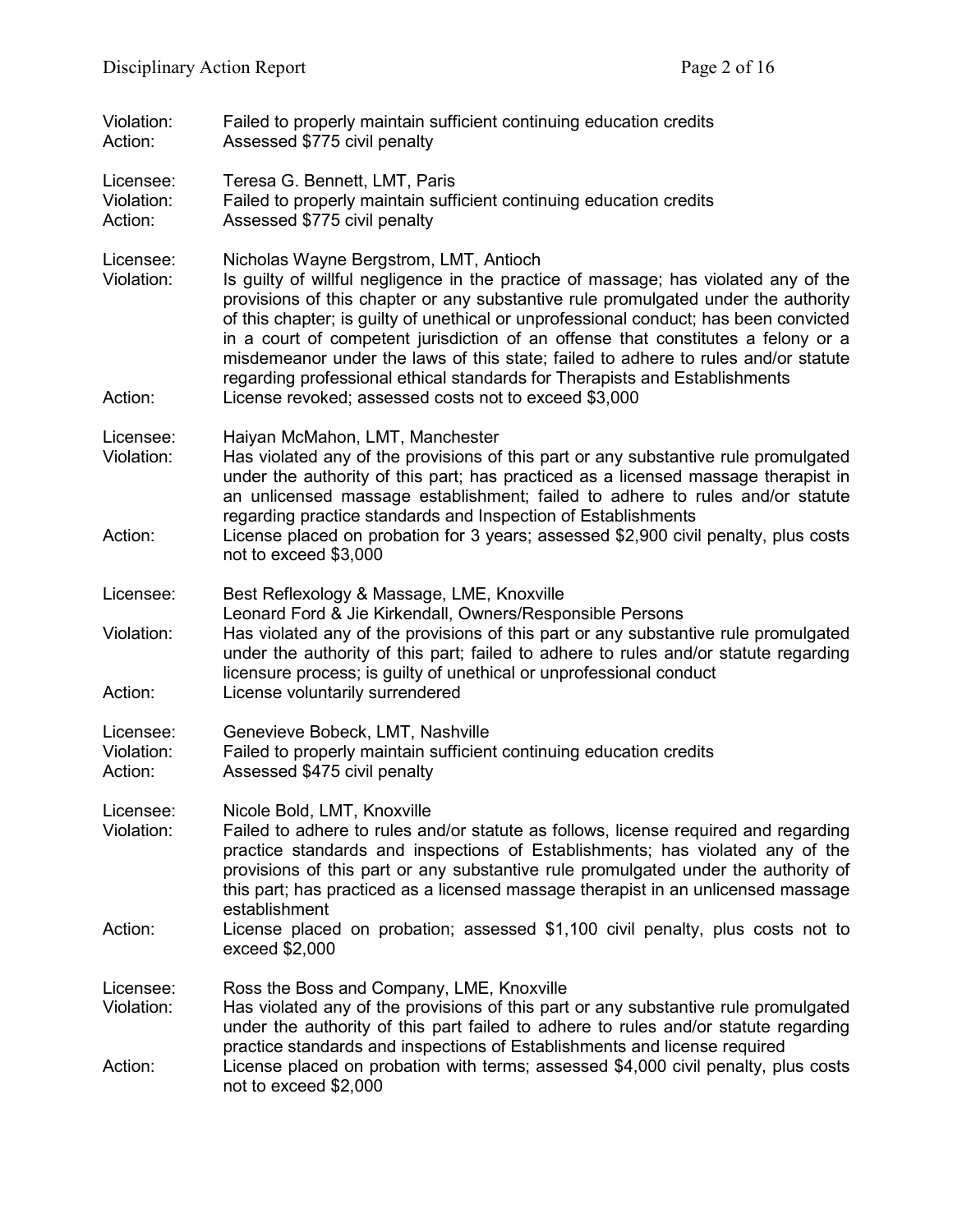| Licensee:<br>Violation:<br>Action: | Center MedSpa, LME, Chattanooga<br>Has violated any of the provisions of this part or any substantive rule promulgated<br>under the authority of this part; failed to adhere to rules and/or statute as follows;<br>license required and regarding<br>practice standards and inspections<br>of<br>Establishments<br>License reprimanded and placed on probation; assessed \$4,650 civil penalty, plus                                                                                                                          |  |  |
|------------------------------------|--------------------------------------------------------------------------------------------------------------------------------------------------------------------------------------------------------------------------------------------------------------------------------------------------------------------------------------------------------------------------------------------------------------------------------------------------------------------------------------------------------------------------------|--|--|
| Licensee:<br>Violation:<br>Action: | costs not to exceed \$2,000<br>Te Kimberly Chen, applicant, Grand Rapids, MI<br>Massage educations fails to meet minimum standards required for licensure<br>Application denied                                                                                                                                                                                                                                                                                                                                                |  |  |
| Licensee:<br>Violation:<br>Action: | China Massage, LME, Clarksville<br>Chun Ying Wang, Owner<br>Has violated any of the provisions of this chapter or any substantive rule<br>promulgated under the authority of this chapter; is guilty of unethical or<br>unprofessional conduct; failed to adhere to rules and/or statute as follows; license<br>required and regarding practice standards and inspections of Establishments<br>License voluntarily surrendered                                                                                                 |  |  |
| Licensee:<br>Violation:<br>Action: | Stanlick Chiropractic, LME, Murfreesboro<br>Mitch Stanlick, Owner<br>Failed to timely renew license<br>Assessed \$300 civil penalty                                                                                                                                                                                                                                                                                                                                                                                            |  |  |
| Licensee:<br>Violation:<br>Action: | Lori R. Clark, LMT, Mt. Juliet<br>Failed to properly maintain sufficient continuing education credits<br>Assessed \$250 civil penalty                                                                                                                                                                                                                                                                                                                                                                                          |  |  |
| Licensee:<br>Violation:<br>Action: | Latorie Q. Currie, LMT, Ripley<br>Has violated or attempted to violate, directly or indirectly, or has assisted in or<br>abetted the violation of, or conspired to violate, any provision of this chapter or any<br>lawful order of the board issued pursuant to this chapter; comply with all applicable<br>Tennessee statutes and regulations as well as Orders issued by the Board<br>pursuant to its disciplinary and/or declaratory order authority<br>License suspended with terms; assessed costs not to exceed \$1,000 |  |  |
| Licensee:<br>Violation:<br>Action: | Alease Venet Davis, LMT, Chattanooga<br>Failed to properly maintain sufficient continuing education credits<br>Assessed \$775 civil penalty                                                                                                                                                                                                                                                                                                                                                                                    |  |  |
| Licensee:<br>Violation:<br>Action: | Ilona D. Drocea, LMT, Pulaski<br>Failed to properly maintain sufficient continuing education credits<br>Assessed \$200 civil penalty                                                                                                                                                                                                                                                                                                                                                                                           |  |  |
| Licensee:<br>Violation:<br>Action: | Amanda Eaton, LMT, Goodlettsville<br>Has violated any of the provisions of this part or any substantive rule promulgated<br>under the authority of this part; has practiced as a licensed massage therapist in<br>an unlicensed massage establishment<br>License placed on probation for 2 years; assessed \$4,800 civil penalty, plus costs<br>not to exceed \$2,000                                                                                                                                                          |  |  |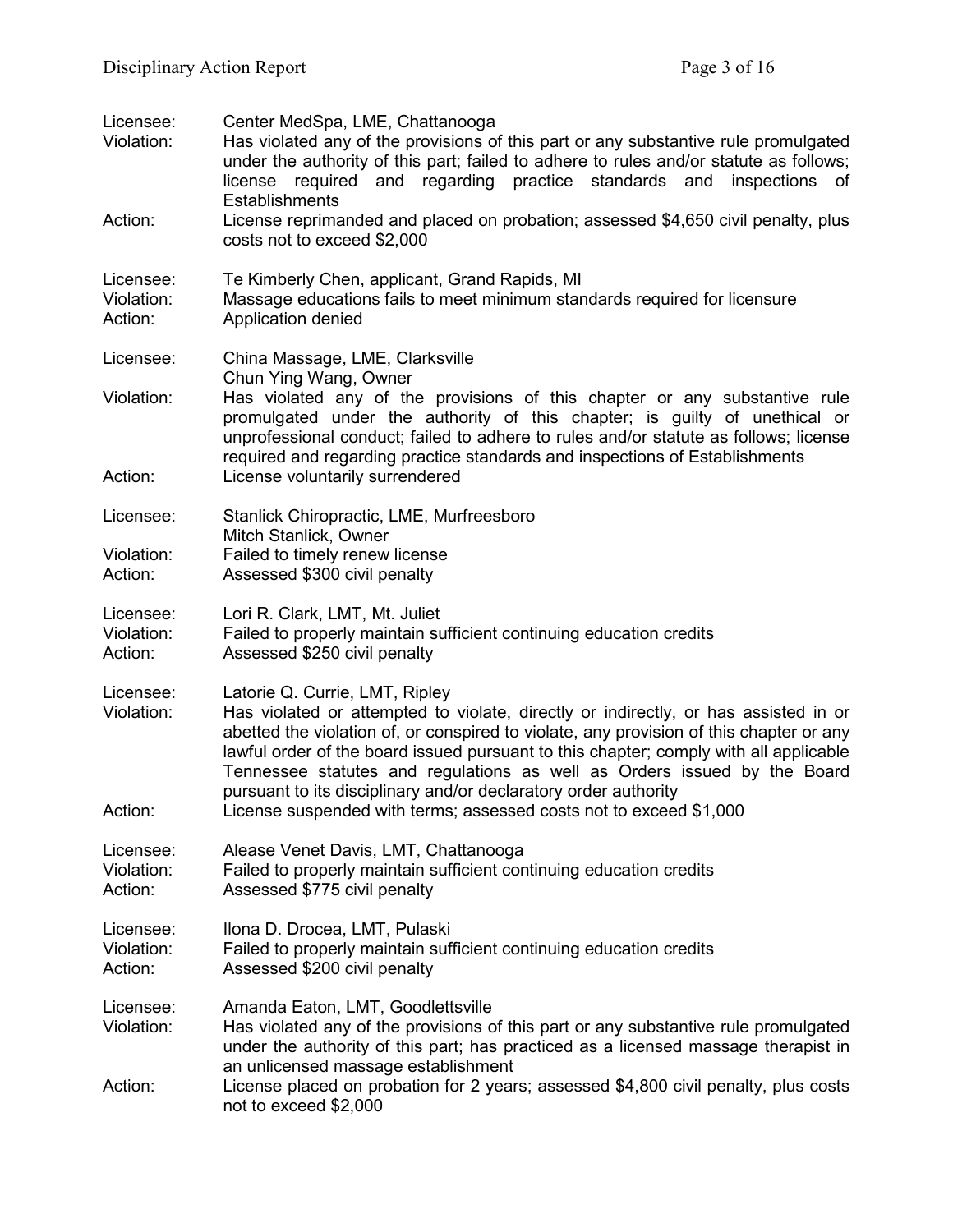| Licensee:<br>Violation:<br>Action: | Meredith D. Gauthier, LMT, Nashville<br>Failed to properly maintain sufficient continuing education credits<br>Assessed \$675 civil penalty                                                                                                                                                                                                                                                                                                                                                                                                                                                                                                                                                                                                                                                                                                                                                                                                                                                                                                                                                                                                                                                                                                                                                                      |
|------------------------------------|------------------------------------------------------------------------------------------------------------------------------------------------------------------------------------------------------------------------------------------------------------------------------------------------------------------------------------------------------------------------------------------------------------------------------------------------------------------------------------------------------------------------------------------------------------------------------------------------------------------------------------------------------------------------------------------------------------------------------------------------------------------------------------------------------------------------------------------------------------------------------------------------------------------------------------------------------------------------------------------------------------------------------------------------------------------------------------------------------------------------------------------------------------------------------------------------------------------------------------------------------------------------------------------------------------------|
| Licensee:<br>Violation:            | Elodie LaFont, LMT, Knoxville<br>Failed to adhere to rules and/or statute as follows, license required and regarding<br>practice standards and inspections of Establishments; has violated any of the<br>provisions of this part or any substantive rule promulgated under the authority of<br>this part; has practiced as a licensed massage therapist in an unlicensed massage<br>establishment                                                                                                                                                                                                                                                                                                                                                                                                                                                                                                                                                                                                                                                                                                                                                                                                                                                                                                                |
| Action:                            | License placed on probation; assessed \$1,100 civil penalty, plus costs not to<br>exceed \$2,000                                                                                                                                                                                                                                                                                                                                                                                                                                                                                                                                                                                                                                                                                                                                                                                                                                                                                                                                                                                                                                                                                                                                                                                                                 |
| Licensee:<br>Violation:            | Christine Ann Gokey, Applicant, Rockvale<br>Has been convicted in a court of competent jurisdiction of an offense that<br>constitutes a felony or a misdemeanor under the laws of this state; abuses or is<br>addicted to the habitual use of intoxicating liquors, drugs or stimulants to such an<br>extent as to incapacitate such person's performance of professional duties                                                                                                                                                                                                                                                                                                                                                                                                                                                                                                                                                                                                                                                                                                                                                                                                                                                                                                                                 |
| Action:                            | Application denied                                                                                                                                                                                                                                                                                                                                                                                                                                                                                                                                                                                                                                                                                                                                                                                                                                                                                                                                                                                                                                                                                                                                                                                                                                                                                               |
| Licensee:<br>Violation:            | Yuzhu Gong, LMT, Nashville<br>Has violated any of the provisions of this chapter or any rule promulgated under<br>the authority of this chapter; has practiced as a licensed massage therapist in an<br>unlicensed massage establishment; refrain from practicing in an unlicensed<br>establishment                                                                                                                                                                                                                                                                                                                                                                                                                                                                                                                                                                                                                                                                                                                                                                                                                                                                                                                                                                                                              |
| Action:                            | License voluntarily surrendered                                                                                                                                                                                                                                                                                                                                                                                                                                                                                                                                                                                                                                                                                                                                                                                                                                                                                                                                                                                                                                                                                                                                                                                                                                                                                  |
| Licensee:<br>Violation:<br>Action: | Tammie Green, LMT, Memphis<br>Has violated any of the provisions of this part or any substantive rule promulgated<br>under the authority of this part; has violated or attempted to violate, directly or<br>indirectly, or has assisted in or abetted the violation of , or conspired to violate, any<br>provision of this chapter or any lawful order of the board issued pursuant to this<br>chapter; all licensees must complete twenty-five hours of continuing education<br>every two years, as a perquisite to licensure renewal; any massage therapists who<br>fails to obtain the required continuing education hours or who falsely attests to<br>attendance and/or completion of the required hours of continuing education may<br>be subject to disciplinary action; comply with all applicable Tennessee statutes<br>and regulations as well as Orders issued by the Board pursuant to its disciplinary<br>and/or declaratory order authority; and consistently maintain and improve<br>professional knowledge and competence, striving for professional excellence<br>through regular assessment of personal professional strengths and weaknesses<br>and through continued educational training<br>License suspended with terms; assessed \$775 civil penalty, plus costs not to<br>exceed \$3,000 |
| Licensee:<br>Violation:            | Xuejiao Guo, LMT, Smyrna<br>Has violated or attempted to violate, directly or indirectly, or has assisted in or<br>abetted the violation of, or conspired to violate, any provision of this chapter or any                                                                                                                                                                                                                                                                                                                                                                                                                                                                                                                                                                                                                                                                                                                                                                                                                                                                                                                                                                                                                                                                                                       |

lawful order of the board issued pursuant to this chapter; has violated any of the provisions of this part or any substantive rule promulgated under the authority of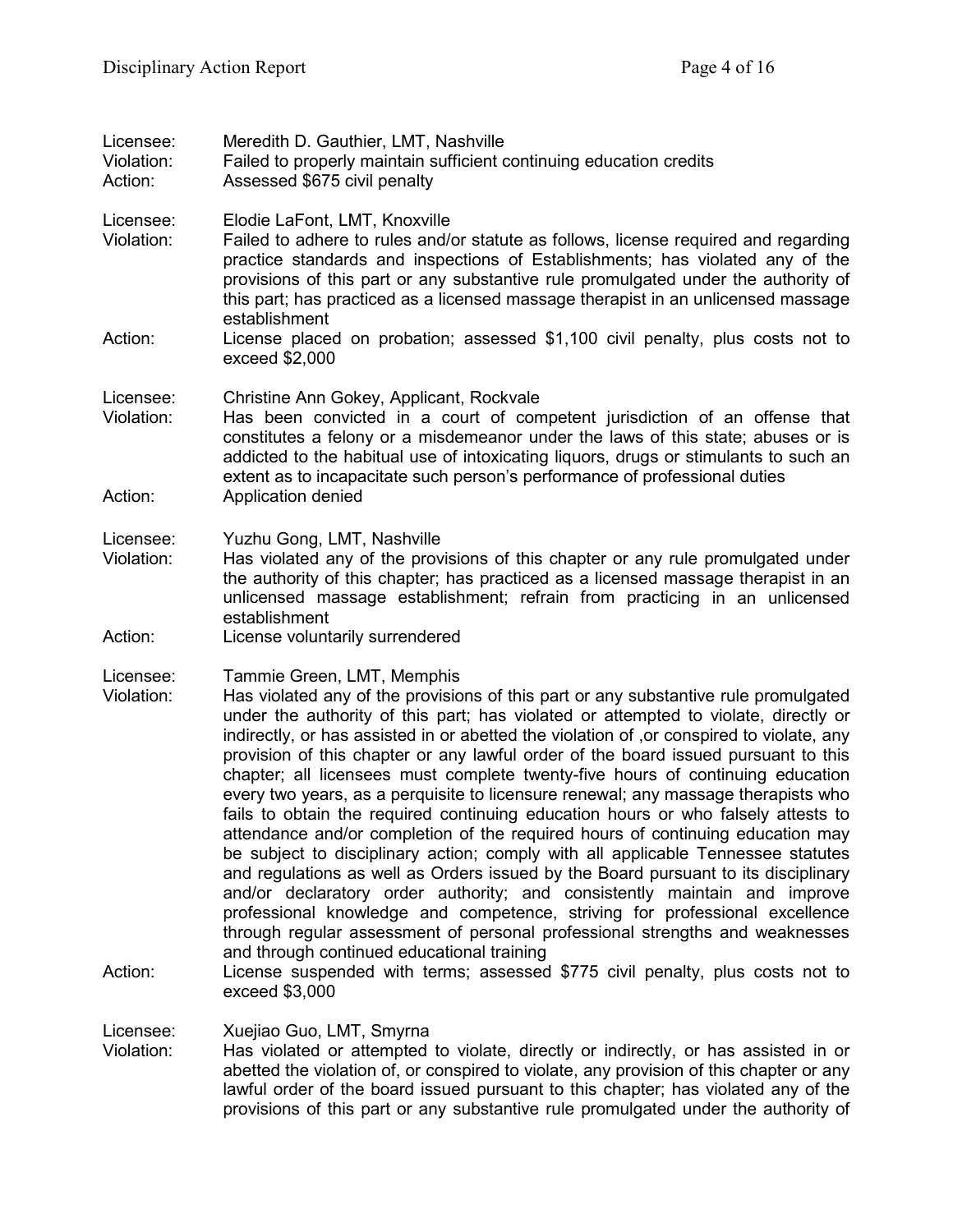| Action:                            | this part; violated board rules regarding licensure process<br>License revoked                                                                                                                                                                                                                                                                                                                                                                                                                                               |  |
|------------------------------------|------------------------------------------------------------------------------------------------------------------------------------------------------------------------------------------------------------------------------------------------------------------------------------------------------------------------------------------------------------------------------------------------------------------------------------------------------------------------------------------------------------------------------|--|
| Licensee:<br>Violation:<br>Action: | Debra Sue Harrington, LMT, Smyrna<br>Failed to properly maintain sufficient continuing education credits<br>Assessed \$775 civil penalty                                                                                                                                                                                                                                                                                                                                                                                     |  |
| Licensee:<br>Violation:<br>Action: | Terri Michelle Harris, Applicant, Tullahoma<br>Has been convicted in a court of competent jurisdiction of an offense that<br>constitutes a felony or a misdemeanor under the laws of this state<br>Application denied                                                                                                                                                                                                                                                                                                        |  |
| Licensee:<br>Violation:<br>Action: | Jennifer L. Hopeland, LMT, Johnson City<br>Failed to timely renew license<br>Assessed \$200 civil penalty                                                                                                                                                                                                                                                                                                                                                                                                                    |  |
| Licensee:<br>Violation:<br>Action: | Yuntao Jiang, LMT, Brentwood<br>Has violated any of the provisions of this chapter or any substantive rule<br>promulgated under the authority of this chapter; is guilty of unethical or<br>unprofessional conduct; refrain, under all circumstances, from initiating, arranging<br>for, or engaging in any sexual conduct, sexual activity, or sexualizing behavior<br>involving a client, even if the client attempts to sexualize the relationship<br>License voluntarily surrendered; assessed costs not to exceed \$500 |  |
| Licensee:<br>Violation:<br>Action: | Ryan Michael Jones, LMT, Knoxville<br>Failed to timely renew license<br>Assessed \$100 civil penalty                                                                                                                                                                                                                                                                                                                                                                                                                         |  |
| Licensee:<br>Violation:<br>Action: | Anson Blake Kemper, LMT, Nashville<br>Has violated any of the provisions of this chapter or any substantive rule<br>promulgated under the authority of this chapter<br>Reinstatement application denied                                                                                                                                                                                                                                                                                                                      |  |
| Licensee:                          | Lucky Star Massage, Applicant, Knoxville                                                                                                                                                                                                                                                                                                                                                                                                                                                                                     |  |
| Violation:                         | Jian Fen Yang, Owner<br>Is guilty of fraud in the practice of massage or fraud or deceit in the licensee's<br>admission to the practice of massage; has violated any of the provisions of this<br>chapter or any substantive rule promulgated under the authority of this chapter; is<br>guilty of unethical or unprofessional conduct                                                                                                                                                                                       |  |
| Action:                            | Application denied                                                                                                                                                                                                                                                                                                                                                                                                                                                                                                           |  |
| Licensee:<br>Violation:<br>Action: | Donna Marie McBride, Applicant, Spring Hill<br>Massage education fails to meet minimum standards required for licensure<br>Application denied                                                                                                                                                                                                                                                                                                                                                                                |  |
| Licensee:<br>Violation:<br>Action: | Donna C. McGrath, LMT, Chattanooga<br>Failed to properly maintain sufficient continuing education credits<br>Assessed \$225 civil penalty                                                                                                                                                                                                                                                                                                                                                                                    |  |
| Licensee:                          | Andrea Jaye Mosby Meachem, LMT, Memphis                                                                                                                                                                                                                                                                                                                                                                                                                                                                                      |  |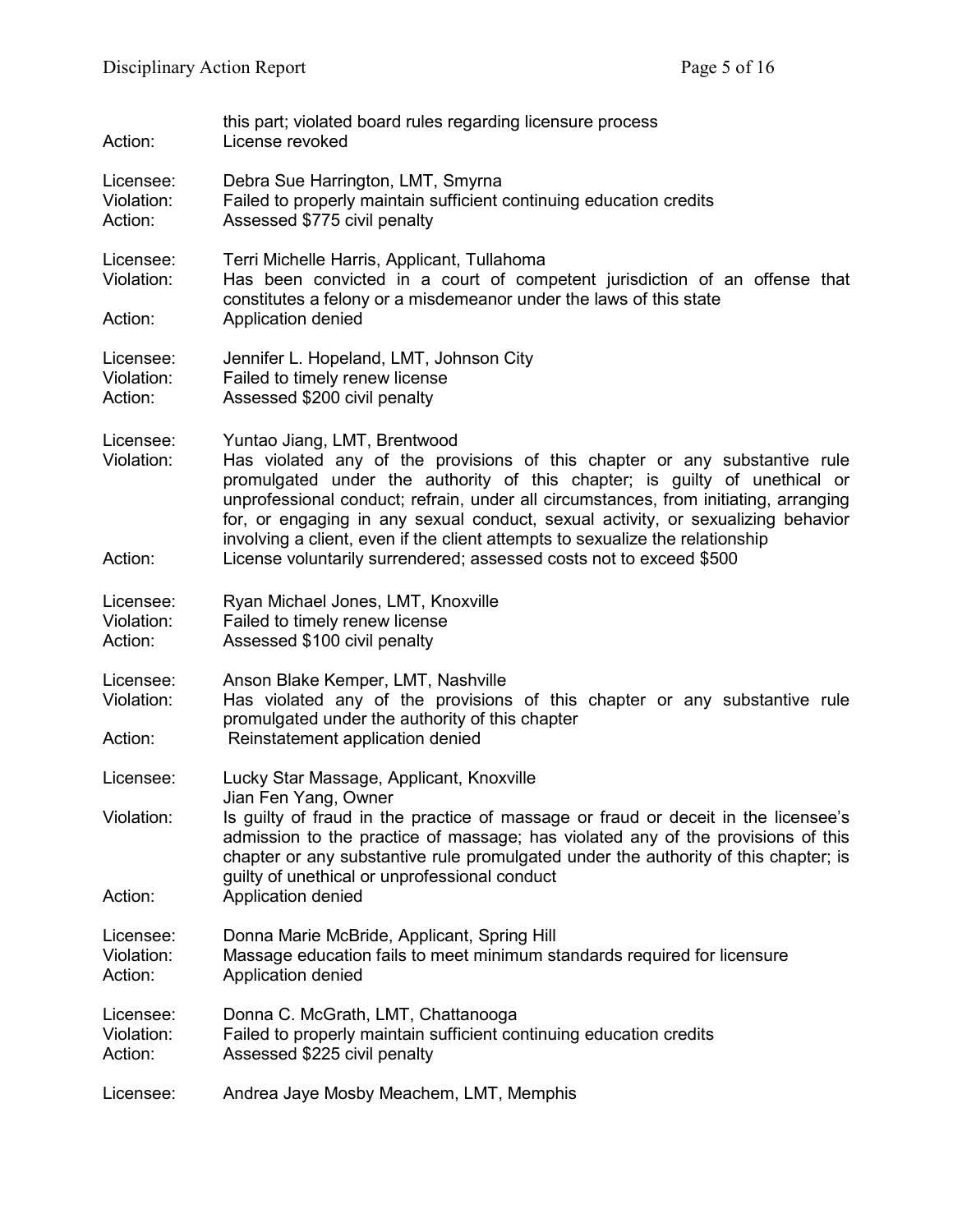| Violation:<br>Action:              | Failed to timely renew license<br>Assessed \$200 civil penalty                                                                                                                                                                                                                                                                                                                                                                                                         |  |
|------------------------------------|------------------------------------------------------------------------------------------------------------------------------------------------------------------------------------------------------------------------------------------------------------------------------------------------------------------------------------------------------------------------------------------------------------------------------------------------------------------------|--|
| Licensee:<br>Violation:<br>Action: | Rebecca Jeanene Meadows, LMT, Nashville<br>Has been convicted in a court of competent jurisdiction of an offense that<br>constitutes a felony or a misdemeanor under the laws of this state; and abuses or<br>is addicted to the habitual use of intoxicating liquors, drugs or stimulants to such<br>an extent as to incapacitate such person's performance of professional duties<br>Conditional licensure granted; must follow all recommendations of the Tennessee |  |
|                                    | Professional Assistance Program for the duration of the monitoring agreement                                                                                                                                                                                                                                                                                                                                                                                           |  |
| Licensee:                          | Meadowsweet Massage and Wellness, LME, Knoxville<br>Elodie LaFont, Owner<br>Nicole Bold, Owner                                                                                                                                                                                                                                                                                                                                                                         |  |
| Violation:                         | Failed to adhere to rules and/or statute as follows, license required and regarding<br>practice standards and inspections of Establishments; has violated any of the<br>provisions of this part or any substantive rule promulgated under the authority of<br>this part; has practiced as a licensed massage therapist in an unlicensed massage                                                                                                                        |  |
| Action:                            | establishment<br>License placed on probation; assessed \$1,100 civil penalty, plus costs not to<br>exceed \$2,000                                                                                                                                                                                                                                                                                                                                                      |  |
| Licensee:<br>Violation:<br>Action: | Marlena Mills, LMT, Cordova<br>Failed to properly maintain sufficient continuing education credits<br>Assessed \$200 civil penalty                                                                                                                                                                                                                                                                                                                                     |  |
| Licensee:<br>Violation:<br>Action: | Matthew J. Miner, LMT, Gallatin<br>Failed to properly maintain sufficient continuing education credits<br>Assessed \$650 civil penalty                                                                                                                                                                                                                                                                                                                                 |  |
| Licensee:<br>Violation:<br>Action: | Melinda G. Moore, LMT, Franklin<br>Failed to properly maintain sufficient continuing education credits<br>Assessed \$775 civil penalty                                                                                                                                                                                                                                                                                                                                 |  |
| Licensee:<br>Violation:<br>Action: | Andrea N. Norris, LMT, Memphis<br>Failed to properly maintain sufficient continuing education credits<br>Assessed \$250 civil penalty                                                                                                                                                                                                                                                                                                                                  |  |
| Licensee:<br>Violation:            | Jennifer Picou, LMT, Gallatin<br>Has been convicted in a court of competent jurisdiction of an offense that<br>constitutes a felony or a misdemeanor under the laws of this state; abuses or is<br>addicted to the habitual use of intoxicating liquors, drugs or stimulants to such an<br>extent as to incapacitate such person's performance of professional duties                                                                                                  |  |
| Action:                            | Reinstatement application denied                                                                                                                                                                                                                                                                                                                                                                                                                                       |  |
| Licensee:<br>Violation:            | Jie He Prater, LMT, Murfreesboro<br>Has violated any of the provisions of this part or any substantive rule promulgated<br>under the authority of this part; is guilty of unethical or unprofessional conduct;<br>failed to adhere to rules and/or statute regarding practice standards and<br>inspections of Establishments; establishment owners are responsible for ensuring<br>that all persons who perform massage therapy in a massage establishment             |  |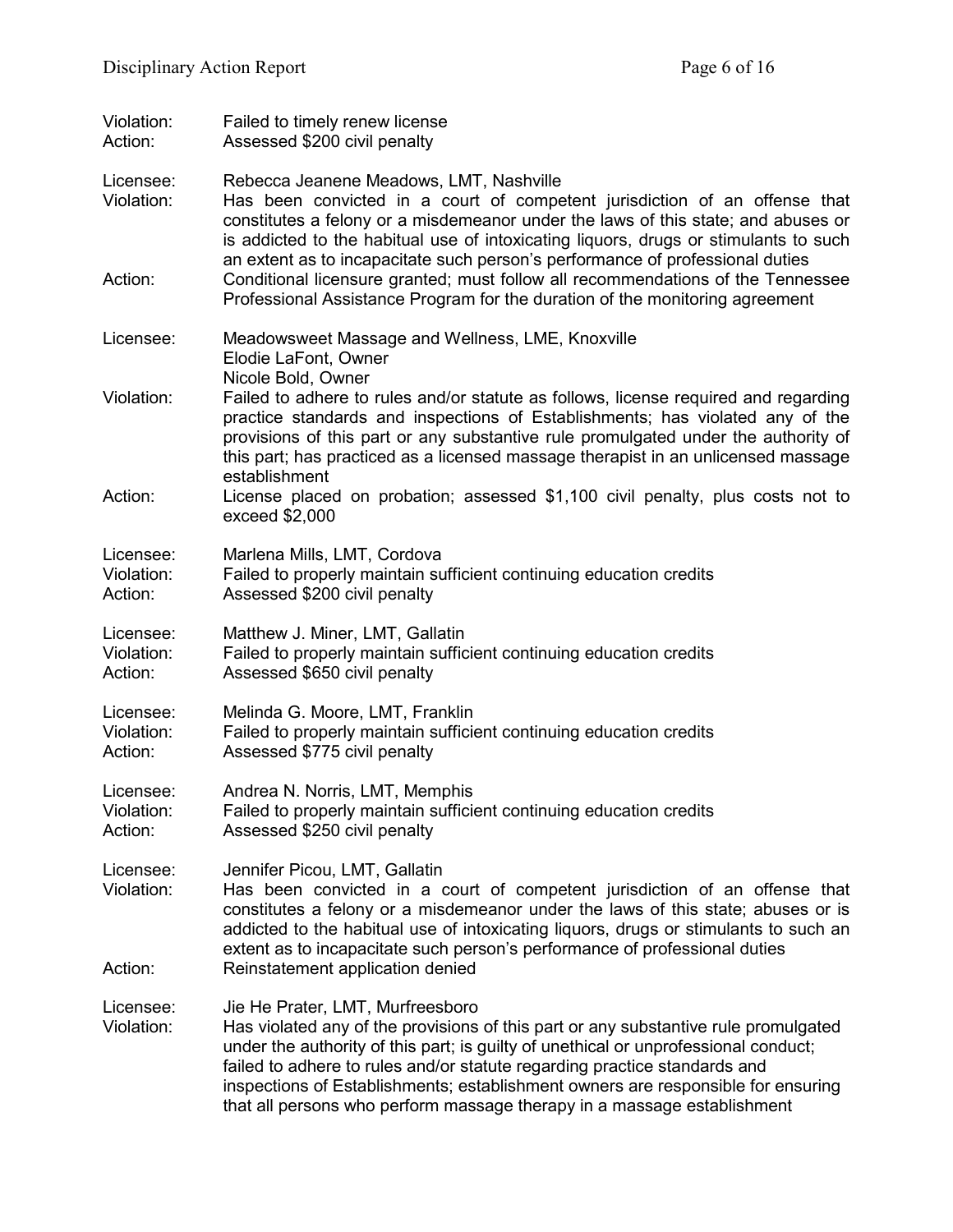| Action:                            | maintain current licensure by the Board pursuant to rule 0870-01-.04<br>License placed on probation for 4 years with terms; assessed \$3,000 civil penalty,<br>plus costs not to exceed \$3,000                                                                                                                   |  |
|------------------------------------|-------------------------------------------------------------------------------------------------------------------------------------------------------------------------------------------------------------------------------------------------------------------------------------------------------------------|--|
| Licensee:<br>Violation:<br>Action: | Kathleen Rosemary, LMT, Summertown<br>Failed to properly maintain sufficient continuing education credits<br>Assessed \$250 civil penalty                                                                                                                                                                         |  |
| Licensee:                          | Diane Sable, LME, Memphis                                                                                                                                                                                                                                                                                         |  |
| Violation:<br>Action:              | Diane Sable, Owner<br>Failed to timely renew license<br>Assessed \$300 civil penalty                                                                                                                                                                                                                              |  |
| Licensee:<br>Violation:<br>Action: | Dorathea Kathleen Schwalm, LMT, Clarksville<br>Failed to timely renew license<br>Assessed \$100 civil penalty                                                                                                                                                                                                     |  |
| Licensee:<br>Violation:<br>Action: | Christopher A. Sluss, LMT, Kingsport<br>Failed to properly maintain sufficient continuing education credits<br>Assessed \$250 civil penalty                                                                                                                                                                       |  |
| Licensee:                          | Cristal, Applicant, Murfreesboro                                                                                                                                                                                                                                                                                  |  |
| Violation:                         | Tammy L. Smith, owner/responsible person<br>Has been convicted in a court of competent jurisdiction of an offense that<br>constitutes a felony or a misdemeanor under the laws of this state                                                                                                                      |  |
| Action:                            | Application denied                                                                                                                                                                                                                                                                                                |  |
| Licensee:<br>Violation:<br>Action: | Benjamin K. Stone, LMT, Athens<br>Failed to properly maintain sufficient continuing education credits<br>Assessed \$250 civil penalty                                                                                                                                                                             |  |
| Licensee:<br>Violation:            | Huey Eugene Storms, LMT, Memphis<br>Has violated or attempted to violate, directly or indirectly, or has assisted in or<br>abetted the violation of, or conspired to violate, any provision of this chapter or any<br>lawful order of the board issued pursuant to this chapter                                   |  |
| Action:                            | Licensure reinstatement denied                                                                                                                                                                                                                                                                                    |  |
| Licensee:<br>Violation:            | Believer's Touch, LME, Gallatin<br>Has violated any of the provisions of this part or any substantive rule promulgated<br>under the authority of this part; failed to adhere to rules and/or statute as follows;<br>license required and regarding practice standards and inspections of<br><b>Establishments</b> |  |
| Action:                            | License placed on probation with terms; assessed \$1,300 civil penalty, plus costs<br>not to exceed \$2,000                                                                                                                                                                                                       |  |
| Licensee:<br>Violation:<br>Action: | Desha T. White, LMT, West Memphis, AR<br>Failed to properly maintain sufficient continuing education credits<br>Assessed \$575 civil penalty                                                                                                                                                                      |  |
| Licensee:<br>Violation:            | Shaohua Wei, LMT, Murfreesboro<br>Failed to properly maintain sufficient continuing education credits                                                                                                                                                                                                             |  |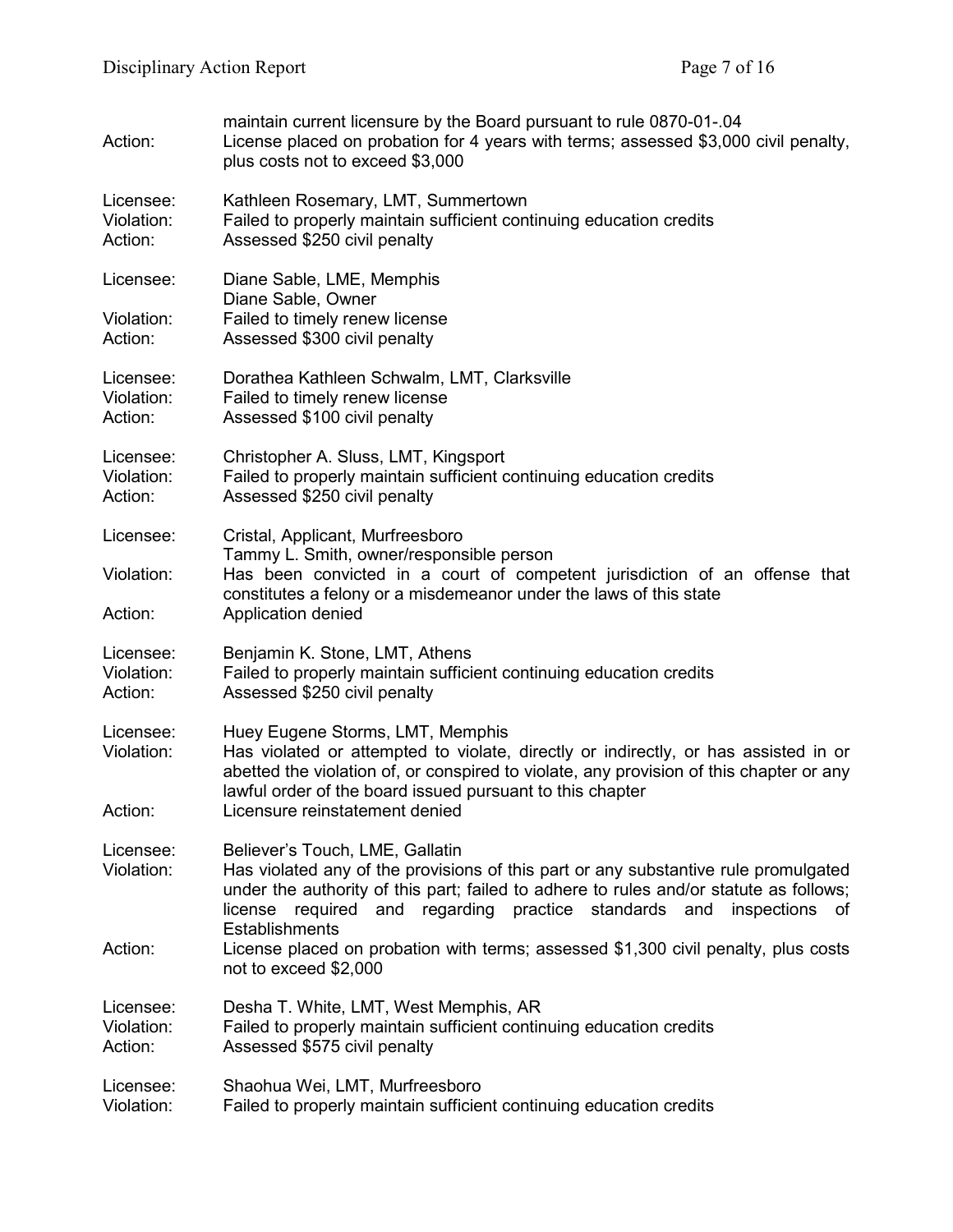| Action:                            | Assessed \$775 civil penalty                                                                                                                                                                                                                                                                                                                                                                                                                                                                                                     |  |
|------------------------------------|----------------------------------------------------------------------------------------------------------------------------------------------------------------------------------------------------------------------------------------------------------------------------------------------------------------------------------------------------------------------------------------------------------------------------------------------------------------------------------------------------------------------------------|--|
| Licensee:<br>Violation:<br>Action: | Jingyu Wu, LMT, Knoxville<br>Has practiced as a licensed massage therapist in an unlicensed massage<br>establishment<br>License reprimanded; assessed \$200 civil penalty, plus costs not to exceed<br>\$1,000                                                                                                                                                                                                                                                                                                                   |  |
| Licensee:                          | The Westin Nashville, applicant, Nashville                                                                                                                                                                                                                                                                                                                                                                                                                                                                                       |  |
| Violation:                         | Paul Wischermann, responsible person<br>Is guilty of fraud in the practice of massage or fraud deceit in the licensee's<br>admission to the practice of massage; has violated any of the provisions of this                                                                                                                                                                                                                                                                                                                      |  |
| Action:                            | chapter or any substantive rule promulgated under the authority of this chapter<br>Conditional license granted; assessed \$4,500 in civil penaltie                                                                                                                                                                                                                                                                                                                                                                               |  |
| Licensee:                          | The Westin Nashville, applicant, Nashville<br>Michelle Young, responsible person                                                                                                                                                                                                                                                                                                                                                                                                                                                 |  |
| Violation:                         | Is guilty of fraud in the practice of massage or fraud deceit in the licensee's<br>admission to the practice of massage; has violated any of the provisions of this<br>chapter or any substantive rule promulgated under the authority of this chapter                                                                                                                                                                                                                                                                           |  |
| Action:                            | Application denied                                                                                                                                                                                                                                                                                                                                                                                                                                                                                                               |  |
| Licensee:<br>Violation:            | WenPing Zhang, LMT, Henderson<br>Has violated any of the provisions of this part or any substantive rule promulgated<br>under the authority of this part; has violated or attempted to violate, directly or<br>indirectly, or has assisted in or abetted the violation of, or conspired to violate, any<br>provision of this chapter or any lawful order of the board issued pursuant to this<br>chapter; failed to adhere to board rules, to wit: received a passing score on a<br>competency examination approved by the Board |  |
| Action:                            | License revoked; assessed costs not to exceed \$3,000                                                                                                                                                                                                                                                                                                                                                                                                                                                                            |  |

# **BOARD OF MEDICAL EXAMINERS**

| Licensee:  | Jennifer St. Croix, MD, St. Croix, VI                                             |  |  |
|------------|-----------------------------------------------------------------------------------|--|--|
| Violation: | Failed to adhere to board rules regarding medical records; unprofessional,        |  |  |
|            | dishonorable or unethical conduct                                                 |  |  |
| Action:    | License reprimanded with terms; assessed \$3,000 civil penalty, plus costs not to |  |  |
|            | exceed \$5,000                                                                    |  |  |

# **BOARD OF MEDICAL EXAMINERS COMMITTEE ON PHYSICIAN ASSISTANTS**

| Licensee:  | Edwin Dale Fisher, PA, Ooltewah |
|------------|---------------------------------|
| Violation: | Practiced on lapsed license     |
| Action:    | Assessed \$900 civil penalty    |

### **MEDICAL LABORATORY BOARD**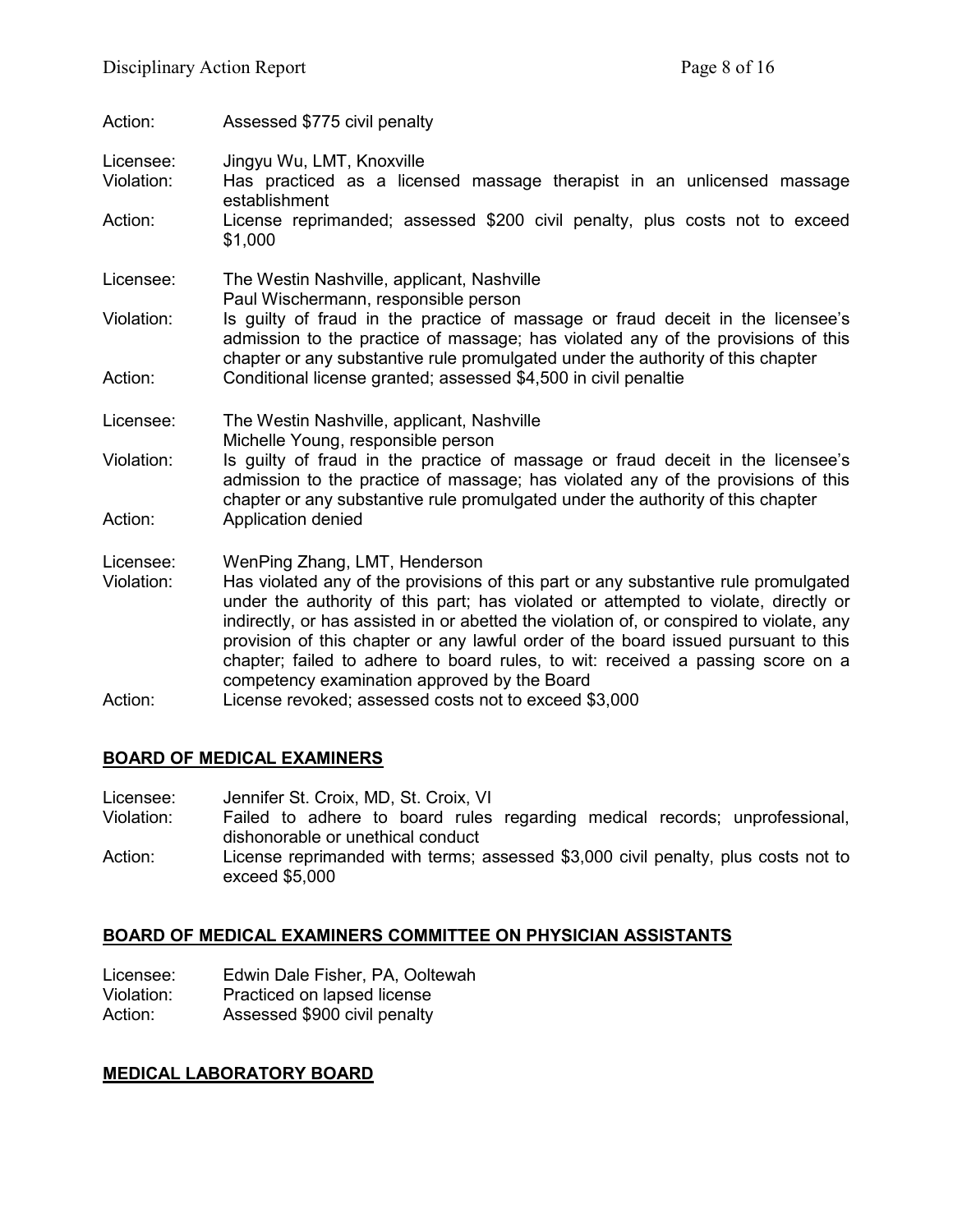| Licensee:  | Loreatha J. Helle, LLP, Milton* |
|------------|---------------------------------|
| Violation: | Failed to pay student loan      |
| Action:    | License suspended               |

# *Delayed reporting by Board, License disciplined May 2017*

#### **BOARD OF NURSING**

| Kathryn Booker, LPN, Clarksville<br>Failed to pay student loan<br>License suspended                                                                                                                                                                                                                                                                                                                                                                                                                                                                         |
|-------------------------------------------------------------------------------------------------------------------------------------------------------------------------------------------------------------------------------------------------------------------------------------------------------------------------------------------------------------------------------------------------------------------------------------------------------------------------------------------------------------------------------------------------------------|
| Jon Michael Christian (aka Robert Lamont Kelly), RN, Nashville<br>Guilty of unprofessional conduct, to wit: unauthorized use or removal of<br>narcotics, drugs, supplies or equipment from any health care facility, school,<br>institution or other work place location; violating confidentiality or knowledge<br>concerning the patient, except when required to do so by a court of law; and<br>engaging in acts of dishonesty which relate to the practice of nursing<br>License summarily suspended; must cease and desist the practice of nursing in |
| the State of Tennessee                                                                                                                                                                                                                                                                                                                                                                                                                                                                                                                                      |
| Elizabeth Dawn Fields, RN, Bartlett<br>Guilty of unprofessional conduct, to wit: unauthorized use or removal of<br>narcotics, drugs, supplies or equipment from any health care facility, school,<br>institution or other work place location; and engaging in acts of dishonesty which<br>relate to the practice of nursing                                                                                                                                                                                                                                |
| License voluntarily surrendered; assessed a \$500 civil penalty, plus costs not to<br>exceed \$1,000                                                                                                                                                                                                                                                                                                                                                                                                                                                        |
| Darlene (Branam) Hammond, RN, Decatur<br>Guilty of unprofessional conduct, to wit: failure to maintain a record for each<br>patient which accurately reflects the nursing problems and interventions for the<br>patient and/or failure to maintain a record for each patient which accurately<br>reflects the name and title of the nurse providing care                                                                                                                                                                                                    |
| License placed on probation with terms; must obtain continuing education hours<br>in the areas of patient assessments, controlled substance administration,<br>medical record documentation, and hemodynamics                                                                                                                                                                                                                                                                                                                                               |
| Penny Isham, RN, Lebanon<br>Has violated or attempted to violate, directly or indirectly, or assisted in or<br>abetted the violation of or conspired to violate any provision of this chapter or<br>any lawful order of the Board issued pursuant thereto                                                                                                                                                                                                                                                                                                   |
| Suspension of license stayed; license placed on probation with terms; must<br>undergo an evaluation by the Tennessee Professional Assistance Program<br>within 30 days; assessed costs not to exceed \$3,000                                                                                                                                                                                                                                                                                                                                                |
|                                                                                                                                                                                                                                                                                                                                                                                                                                                                                                                                                             |

Licensee: Paul A. Johnson, RN, Ringgold (GA)<br>Violation: Guilty of unprofessional conduct, to

Guilty of unprofessional conduct, to wit: failure to maintain a record for each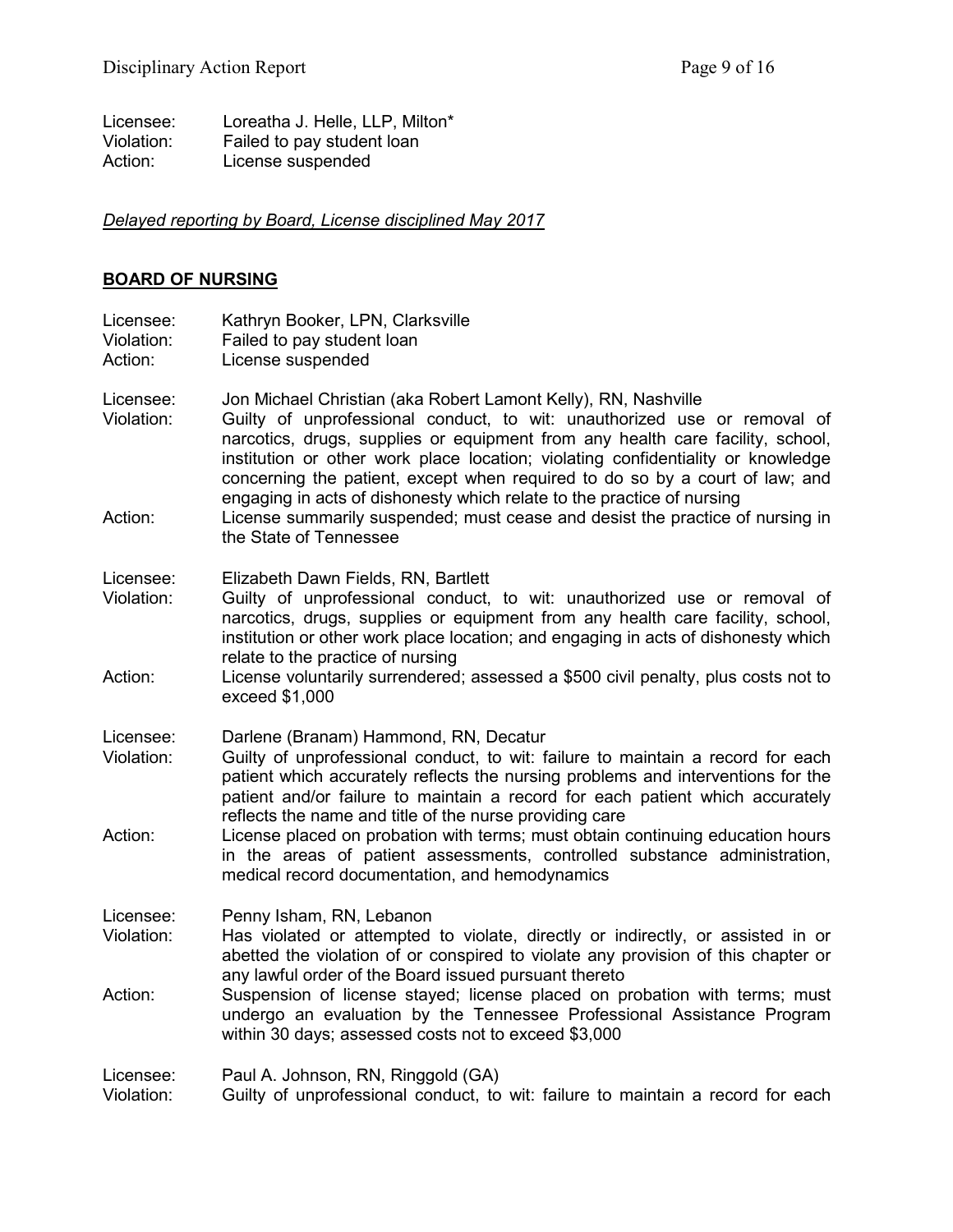patient which accurately reflects the nursing problems and interventions for the patient and/or failure to maintain a record for each patient which accurately reflects the name and title of the nurse providing care; abandoning or neglecting a patient requiring nursing care

Action: Once reinstated, license to be placed on probation with terms; must obtain continuing education hours in the areas of patient safety, medication administration documentation, asking and transcribing verbal provider orders, and time management

### Licensee: Johnna Deanne Kail, RN, Dickson

- Violation: Guilty of unprofessional conduct, to wit: making false or materially incorrect, inconsistent or unintelligible entries in any patient records or in the records of any health care facility, school, institution or other work place location pertaining to the obtaining, possessing or administration of any controlled substance as defined in the Federal Controlled Substances Act; unauthorized use or removal of narcotics, drugs, supplies or equipment from any health care facility, school, institution or other work place location; and engaging in acts of dishonesty which relate to the practice of nursing
- Action: License voluntarily surrendered
- Licensee: Clark Koren, RN, Knoxville
- Violation: Unfit or incompetent by reason of negligence, habits or other cause; and guilty of unprofessional conduct
- Action: License suspended with terms; assessed a \$1,000 civil penalty, plus costs not to exceed \$5,000
- Licensee: Don R. Lewis Jr., RN/APRN, Maryville
- Violation: Guilty of a crime; and guilty of unprofessional conduct, to wit: unauthorized use or removal of narcotics, drugs, supplies or equipment from any health care facility, school, institution or other work place location; failing to report, through proper channels, facts known to the individual regarding incompetent, unethical or illegal practice of any health care provider; practicing professional nursing in a manner inconsistent with Tennessee Code Annotated § 63-7-103; and engaging in acts of dishonesty which relate to the practice of nursing Action: RN license and APRN certificate voluntarily surrendered
- Licensee: Jamie Locke, LPN, Lebanon
- Violation: Failed to pay student loan
- Action: License suspended
- Licensee: Richard Lupo, RN (MS), Nesbitt, MS<br>Violation: Unfit or incompetent by reason of ne Unfit or incompetent by reason of negligence, habits or other cause; and guilty of unprofessional conduct, to wit: unauthorized use or removal of narcotics, drugs, supplies or equipment from any health care facility, school, institution or other work place location; and engaging in acts of dishonesty which relate to the practice of nursing
- Action: Privilege to practice nursing in the State of Tennessee revoked; assessed a \$1,000 civil penalty, plus costs not to exceed \$5,000

Licensee: Miriam Miller, LPN, Elizabethton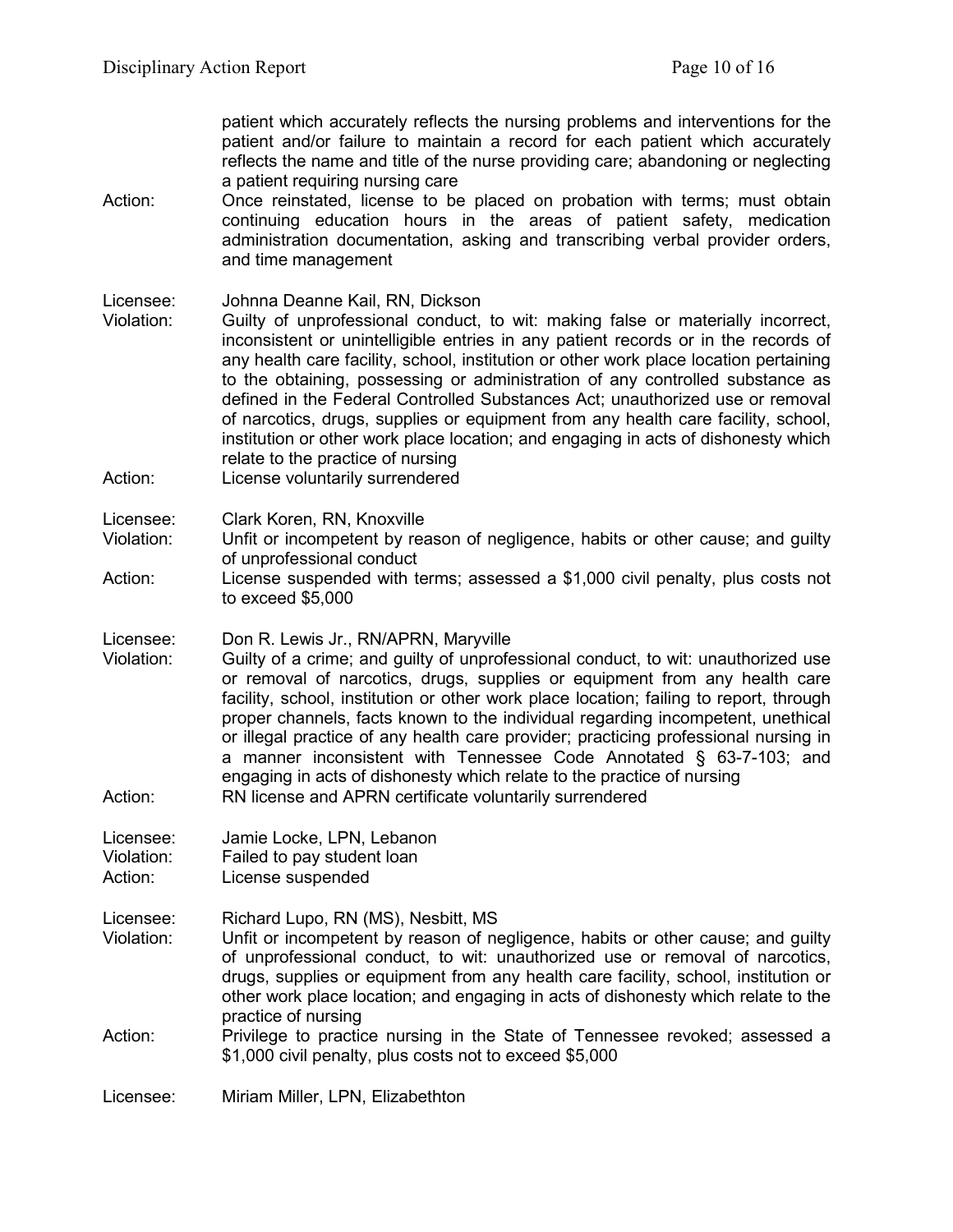| Violation:<br>Action:              | Failed to pay student loan<br>License suspended                                                                                                                                                                                                                                                                                                                                                                                                                                                                                                                                                                                                                                                                                    |
|------------------------------------|------------------------------------------------------------------------------------------------------------------------------------------------------------------------------------------------------------------------------------------------------------------------------------------------------------------------------------------------------------------------------------------------------------------------------------------------------------------------------------------------------------------------------------------------------------------------------------------------------------------------------------------------------------------------------------------------------------------------------------|
| Licensee:<br>Violation:<br>Action: | Jenny M. Reeder, RN, Muscle Shoals (AL)<br>Unfit or incompetent by reason of negligence, habits or other cause; and guilty<br>of unprofessional conduct, to wit: unauthorized use or removal of narcotics,<br>drugs, supplies or equipment from any health care facility, school, institution or<br>other work place location; being under the influence of alcoholic beverages, or<br>under the influence of drugs which impair judgment while on duty in any health<br>care facility, school, institution or other work place location; and engaging in acts<br>of dishonesty which relate to the practice of nursing<br>License summarily suspended; must cease and desist the practice of nursing in<br>the State of Tennessee |
| Licensee:<br>Violation:<br>Action: | Nia Salakielu, RN, San Francisco (CA)<br>Failed to pay student loan<br>License suspended                                                                                                                                                                                                                                                                                                                                                                                                                                                                                                                                                                                                                                           |
| Licensee:<br>Violation:            | Amy K. Seal, RN, Tazewell<br>Guilty of a crime; and unfit or incompetent by reason of negligence, habits or<br>other cause                                                                                                                                                                                                                                                                                                                                                                                                                                                                                                                                                                                                         |
| Action:                            | License suspended with terms; assessed \$400 in civil penalties, plus costs not<br>to exceed $$1,000$                                                                                                                                                                                                                                                                                                                                                                                                                                                                                                                                                                                                                              |
| Licensee:<br>Violation:<br>Action: | Sarah Smith, LPN, Dyersburg<br>Failed to pay student loan<br>License suspended                                                                                                                                                                                                                                                                                                                                                                                                                                                                                                                                                                                                                                                     |
| Licensee:<br>Violation:<br>Action: | Selina Stone, RN, Chickamauga (GA)<br>Guilty of unprofessional conduct, to wit: unauthorized use or removal of<br>narcotics, drugs, supplies or equipment from any health care facility, school,<br>institution or other work place location; and engaging in acts of dishonesty which<br>relate to the practice of nursing<br>License suspended with terms                                                                                                                                                                                                                                                                                                                                                                        |
|                                    |                                                                                                                                                                                                                                                                                                                                                                                                                                                                                                                                                                                                                                                                                                                                    |
| Licensee:<br>Violation:<br>Action: | Melisa Thacker, RN applicant, Maryville<br>Guilty of a crime; and guilty of unprofessional conduct<br>Conditional single state licensure granted; license placed on probation with<br>terms                                                                                                                                                                                                                                                                                                                                                                                                                                                                                                                                        |
| Licensee:<br>Violation:<br>Action: | M'Leah Webb, LPN, Lawrenceburg<br>Failed to pay student loan<br>License suspended                                                                                                                                                                                                                                                                                                                                                                                                                                                                                                                                                                                                                                                  |

# **BOARD OF PHARMACY**

| Licensee:  | Sara C. Bond, RT, Kingsport |
|------------|-----------------------------|
| Violation: | Failed to pay student loan  |
| Action:    | License suspended           |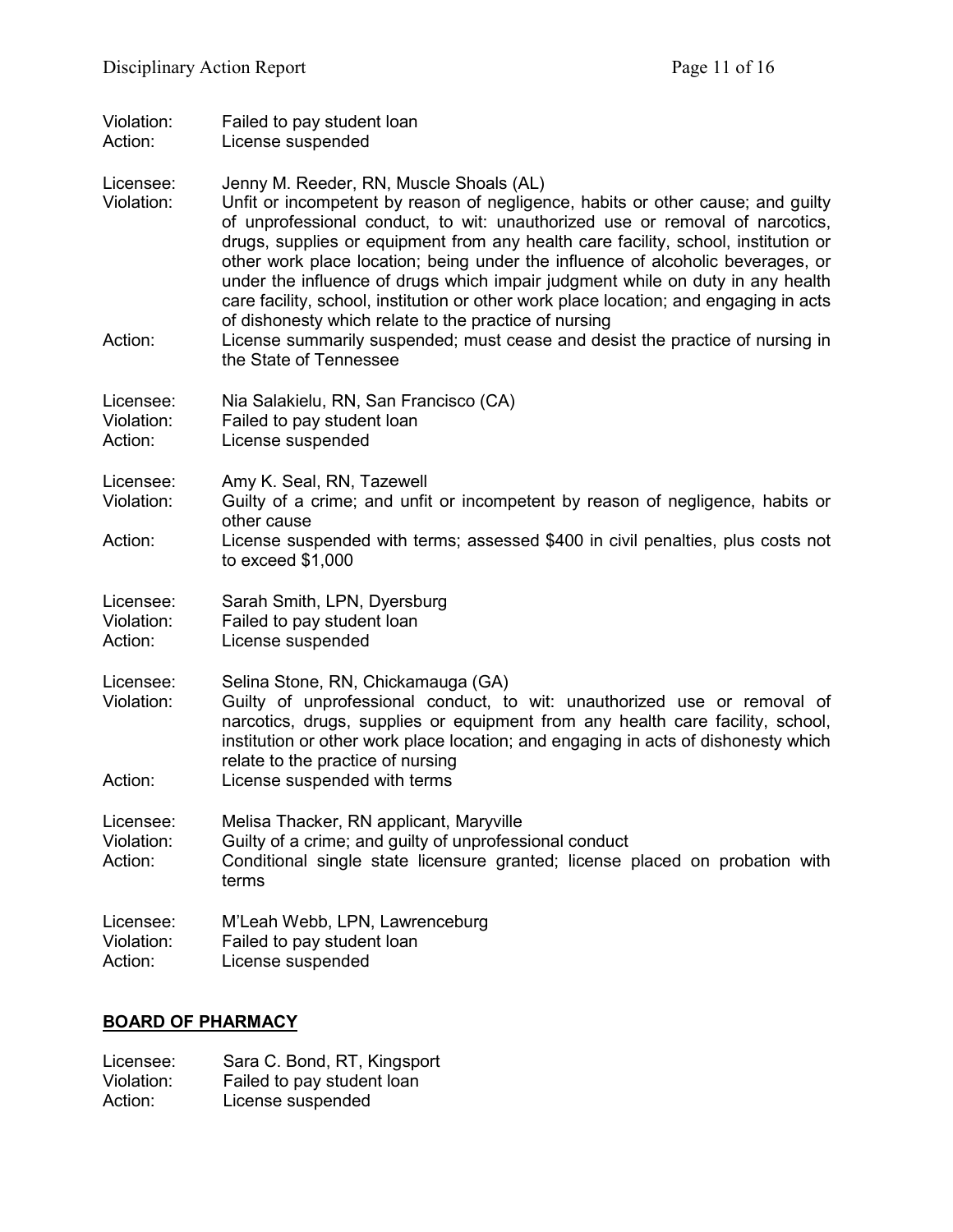| Licensee:<br>Violation:<br>Action: | Sarah Michelle Faulk, RT, Madison<br>Failed to pay student loan<br>License suspended                                                                                                                                                                                                                                                                                                                                                                                                              |
|------------------------------------|---------------------------------------------------------------------------------------------------------------------------------------------------------------------------------------------------------------------------------------------------------------------------------------------------------------------------------------------------------------------------------------------------------------------------------------------------------------------------------------------------|
| Licensee:<br>Violation:            | Amanda L. Fellows, RT, Hartsville<br>Being guilty of dishonorable, immoral, unethical or unprofessional conduct;<br>engaging in conduct prohibited or made unlawful by any of the provisions of parts<br>2-5 of this chapter or any other laws of the state or of the United States relating to<br>drugs or to the practice of pharmacy                                                                                                                                                           |
| Action:                            | Registration voluntarily surrendered                                                                                                                                                                                                                                                                                                                                                                                                                                                              |
| Licensee:<br>Violation:<br>Action: | Romeika M. Jackson, RT, Antioch<br>Failed to pay student loan<br>License suspended                                                                                                                                                                                                                                                                                                                                                                                                                |
| Licensee:<br>Violation:<br>Action: | Janet Danise Jones, DPh, Memphis<br>Failed to comply with a lawful order or duly promulgated rule of the board; failed to<br>adhere to rules and/or statute, regarding storage, sale and delivery<br>Assessed \$500 civil penalty, must also complete 15 hours of continuing education<br>within one year of Order.                                                                                                                                                                               |
| Licensee:<br>Violation:<br>Action: | Marcel Monterio Moore, RT, Cordova<br>Failed to pay student loan<br>License suspended                                                                                                                                                                                                                                                                                                                                                                                                             |
| Licensee:<br>Violation:            | Priority Care Pharmacy, LLC, Amory, Mississippi<br>Failed to comply with a lawful order or duly promulgated rule of the board; failed to<br>adhere to rules and/or statute, regarding application for Pharmacy practice site,<br>Manufacturer, Outsourcing Facility, Oxygen Supplier and Wholesaler/Distributer<br>Licenses; application for Pharmacy Practice Site, Manufacturer, Outsourcing<br>facility, Oxygen Supplier and Wholesaler/Distributor Licenses<br>Assessed \$1,200 civil penalty |
| Licensee:<br>Violation:<br>Action: | Richard James Swoboda, Jr., DPh, Franklin<br>Failed to adhere to rules and/or statute, regarding standards for Pharmacies and<br>prescription department security and standards of practice; failed to comply with a<br>lawful order or duly promulgated rule of the board<br>License reprimanded; assessed costs not to exceed \$1,000                                                                                                                                                           |
| Licensee:<br>Violation:<br>Action: | Triad Isotopes, manufacturer/wholesaler/distributor, Memphis<br>Failed to adhere to rules and/or statute, regarding standards of practice; physical<br>requirements; unprofessional conduct<br>License reprimanded; assessed costs not to exceed \$1,500                                                                                                                                                                                                                                          |
|                                    |                                                                                                                                                                                                                                                                                                                                                                                                                                                                                                   |
| Licensee:<br>Violation:            | Walgreens Pharmacy, #3866, Memphis<br>Failed to comply with a lawful order or duly promulgated rule of the board; been<br>guilty of dishonorable, immoral, unethical or unprofessional conduct; failed to<br>adhere to rules and/or statute, regarding storage, sale and delivery                                                                                                                                                                                                                 |
| Action:                            | Assessed \$2,700 civil penalty                                                                                                                                                                                                                                                                                                                                                                                                                                                                    |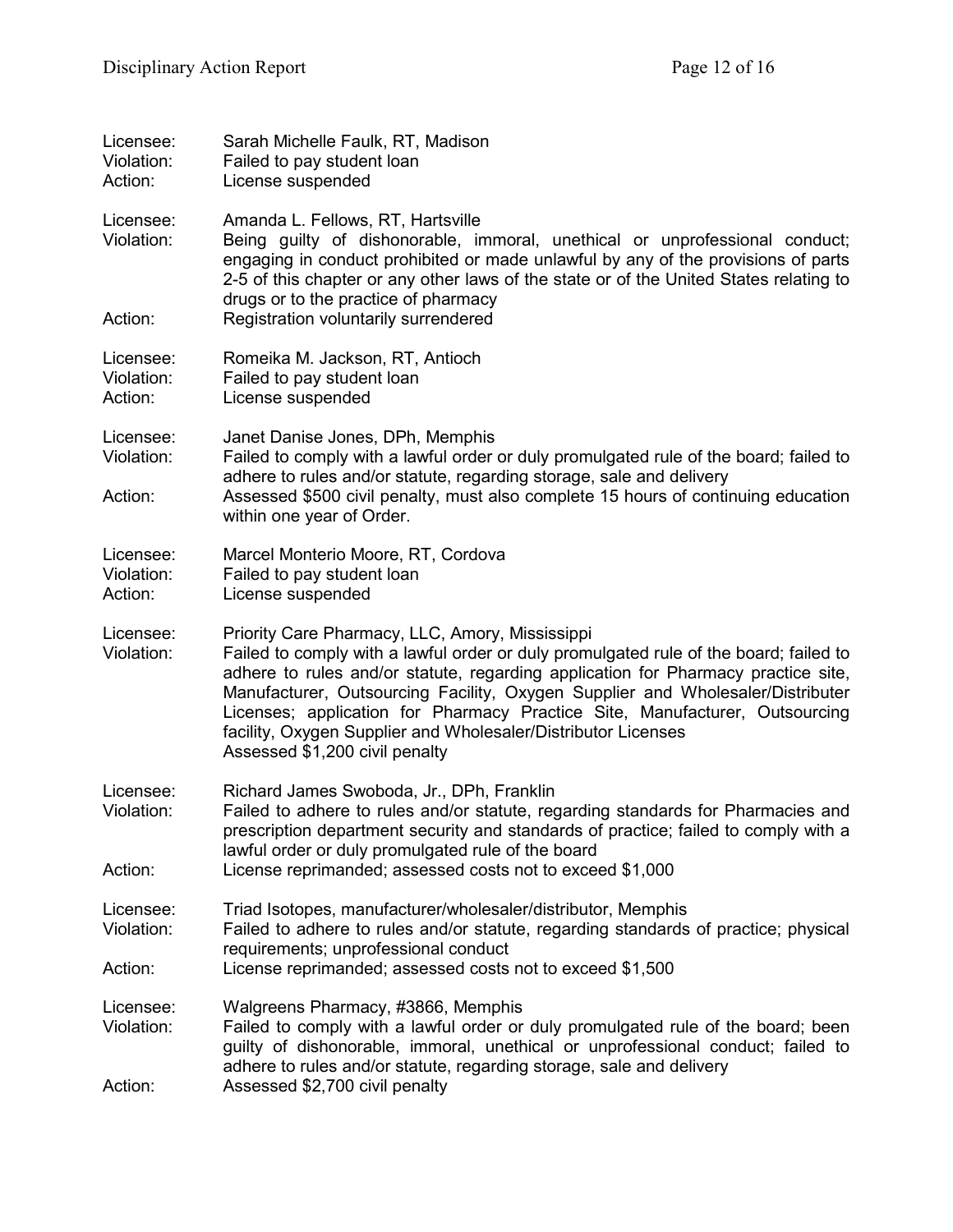Licensee: Elise J. Wilson, RT, Madison Violation: Being guilty of dishonorable, immoral, unethical or unprofessional conduct; engaging in conduct prohibited or made unlawful by any of the provisions of parts 2-5 of this chapter or any other laws of the state or of the United States relating to drugs or to the practice of pharmacy; violated TCA§ 53-11-401(a)(1) Action: Registration revoked; assessed costs not to exceed \$10,000

#### **BOARD OF PSYCHOLOGY**

| Licensee:<br>Violation:<br>Action: | Robert R. Berberich, PhD, Clarksville<br>Failed to complete required number of continuing education credits<br>Assessed \$100 civil penalty                                                                                                                                                                                                                                                                                                                                 |
|------------------------------------|-----------------------------------------------------------------------------------------------------------------------------------------------------------------------------------------------------------------------------------------------------------------------------------------------------------------------------------------------------------------------------------------------------------------------------------------------------------------------------|
| Licensee:<br>Violation:<br>Action: | Kay S. Friedman, PhD, Nashville<br>Failed to complete required number of continuing education credits<br>Assessed \$100 civil penalty                                                                                                                                                                                                                                                                                                                                       |
| Licensee:<br>Violation:            | Patricia Lees, PhD, Knoxville<br>Unprofessional; dishonorable, or unethical conduct; failed to adhere to rules<br>regarding patient records and mandatory release of patient records                                                                                                                                                                                                                                                                                        |
| Action:                            | License placed on probation with terms; assessed \$500 civil penalty, plus costs<br>not to exceed \$4,000                                                                                                                                                                                                                                                                                                                                                                   |
| Licensee:<br>Violation:<br>Action: | Gilbert R. Parra, PhD, Lincoln, NE<br>Failed to complete required number of continuing education credits<br>Assessed \$100 civil penalty                                                                                                                                                                                                                                                                                                                                    |
| Licensee:<br>Violation:            | Richard A. Pitcock, SPE, Ashland City<br>Violation or attempted violation, directly or indirectly, or assisting in or abetting the<br>violation of, or conspiring to violate, any provision of this chapter or any lawful<br>order of the board issued pursuant thereto, or any criminal statute of the state of<br>Tennessee; conviction of a felony, conviction of any offense under state or federal<br>drug laws or conviction of any offense involving moral turpitude |
| Action:                            | License voluntarily surrendered                                                                                                                                                                                                                                                                                                                                                                                                                                             |

## **DIVISION OF EMERGENCY MEDICAL SERVICES**

- Licensee: Gregory G. Burt, AEMT, Murfreesboro<br>Violation: Failed to pay student loan
- Failed to pay student loan
- Action: License suspended

Licensee: Nelson B. Giles, EMT-IV, Memphis

Violation: Violation or attempted violation or assisting in or abetting the violation of or conspiring to violate any of the following; any provision of this part; any rule or regulation of the board; any criminal statute of any state or Canadian province, or of the United States or Canada which involves moral turpitude or reflects upon the person's ability to fulfill such person's responsibilities under this part Action: License revoked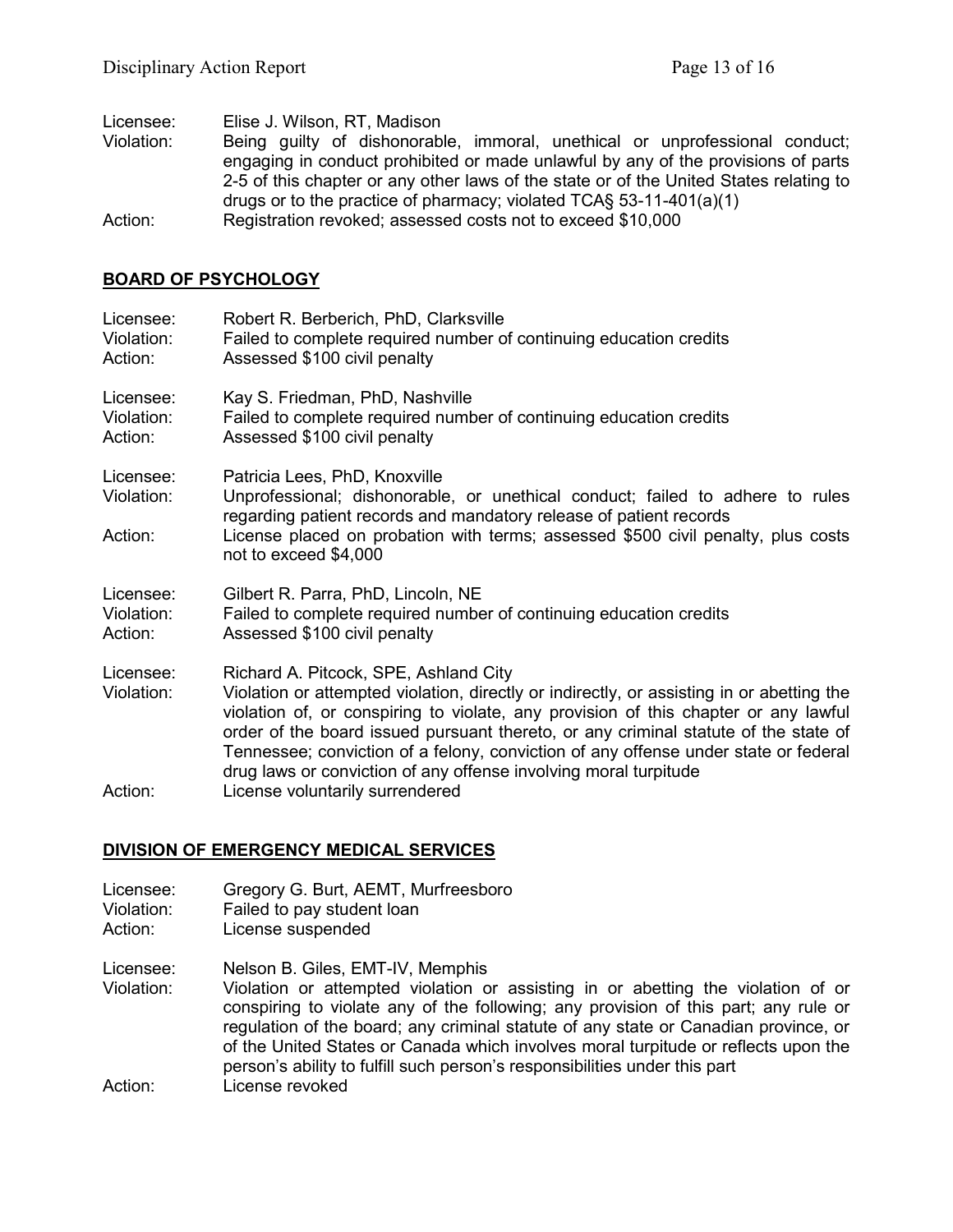Licensee: Joseph K. Hartsfield, EMT-P, Collierville

- Violation: Violation or attempted violation or assisting in or abetting the violation of or conspiring to violate any of the following; any provision of this part; any rule or regulation of the board; unethical practices and conduct
- Action: License suspended with terms; suspension stayed for 120 days pending an evaluation approved by the Tennessee Professional Assistance Program

Licensee: Samuel Paul Rutherford, EMT, Hendersonville

Violation: Violation or attempted violation or assisting in or abetting the violation of or conspiring to violate any of the following; any provision of this part; any rule or regulation of the board; any criminal statute of any state or Canadian province, or of the United States or Canada which involves moral turpitude or reflects upon the person's ability to fulfill such person's responsibilities under this part; violation in another state for acts that would constitute grounds for discipline of a person licensed to practice in Tennessee

Action: License voluntarily surrendered

#### **DIVISION OF PAIN MANAGEMENT CLINICS**

| Name:<br>Violation:<br>Action: | Absolute Medical Care, Certificate #592, Smyrna<br>Hau T. La, MD, Certificate Holder<br>Failed to adhere to rules and/or statute, regarding Medical Director responsibilities<br>Pain Clinic voluntarily surrendered; assessed \$7,000 civil penalties, plus costs not |
|--------------------------------|------------------------------------------------------------------------------------------------------------------------------------------------------------------------------------------------------------------------------------------------------------------------|
|                                | to exceed $$3,000$                                                                                                                                                                                                                                                     |
| Name:                          | Community Healthcare Pain Management Clinic, Certificate #603, Knoxville<br>Riley Senter, MD, Certificate Holder                                                                                                                                                       |
| Violation:                     | Failed to adhere to rules and/or statute, regarding Medical Director responsibilities,<br>pain management specialist requirements                                                                                                                                      |
| Action:                        | Pain Clinic voluntarily surrendered; assessed costs not to exceed \$5,000                                                                                                                                                                                              |
| Name:                          | TN River Family Medicine West, Certificate #315, Knoxville*<br>Melinda L. Church, ARPN, Certificate Holder                                                                                                                                                             |
| Violation:                     | Failed to adhere to rules and/or statute, regarding Medical Director responsibilities,<br>pain management specialist requirements                                                                                                                                      |
| Action:                        | Pain Clinic certificate revoked; assessed \$24,000, plus costs not to exceed \$5,000                                                                                                                                                                                   |

*Delayed reporting, License disciplined March 2017*

#### **ABUSE REGISTRY**

Individual: Stephanie Bellesheim Abuse: Neglect Profession: RN

| Individual: | James D. Brooks |
|-------------|-----------------|
| Abuse:      | Physical/Sexual |
| Profession: | Caregiver       |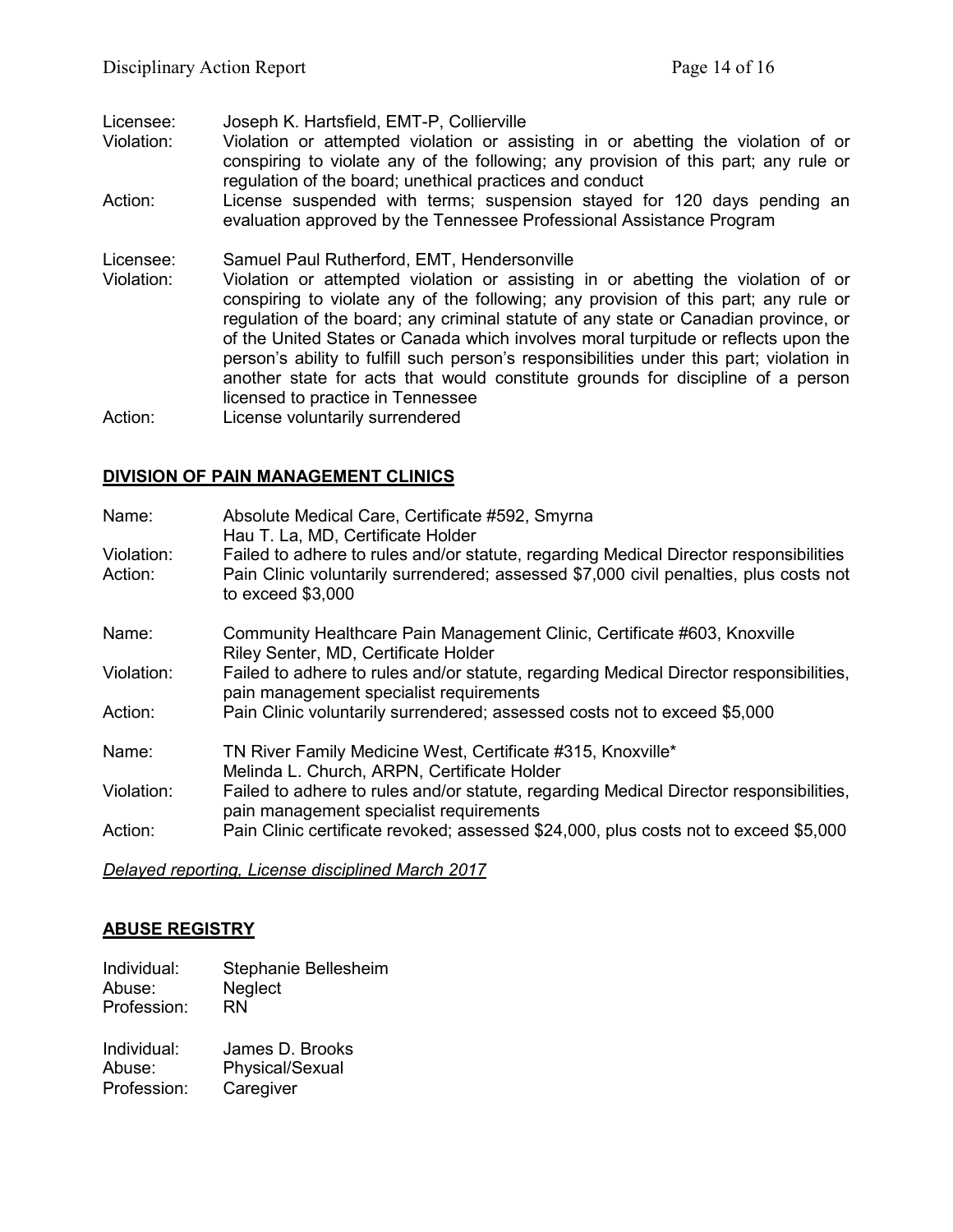| Individual: | <b>Tracy Lynn Brown</b>     |
|-------------|-----------------------------|
| Abuse:      | Misappropriation            |
| Profession: | CNA(revoked)                |
| Individual: | <b>Cristy Nicole Bryant</b> |
| Abuse:      | Physical                    |
| Profession: | Caregiver                   |
| Individual: | <b>Crystal Renee Dixon</b>  |
| Abuse:      | Theft/Misappropriation      |
| Profession: | Not provided                |
| Individual: | Svannah E. Gribanow         |
| Abuse:      | Misappropriation            |
| Profession: | Not provided                |
| Individual: | Katherine Joy Gunning       |
| Abuse:      | Physical                    |
| Profession: | LPN                         |
| Individual: | Katheryn Harris             |
| Abuse:      | Physical                    |
| Profession: | Home manager                |
| Individual: | Lauren Ashley Jones         |
| Abuse:      | <b>Theft</b>                |
| Profession: | Not provided                |
| Individual: | Kristi R. Key               |
| Abuse:      | <b>Exploitation/Theft</b>   |
| Profession: | Caregiver/CNA(revoked)      |
| Individual: | Tawuna L. McCord            |
| Abuse:      | Theft/forgery               |
| Profession: | Caregiver                   |
| Individual: | Staci Brooke Pittman        |
| Abuse:      | Misappropriation            |
| Profession: | Housekeeper                 |
| Individual: | David L. Presley            |
| Abuse:      | Theft/Forgery               |
| Profession: | <b>Not Provided</b>         |
| Individual: | David Redmond               |
| Abuse:      | Physical                    |
| Profession: | <b>Direct Support Staff</b> |
| Individual: | Stanley N. Rogers           |
| Abuse:      | Physical                    |
| Profession: | Not provided                |